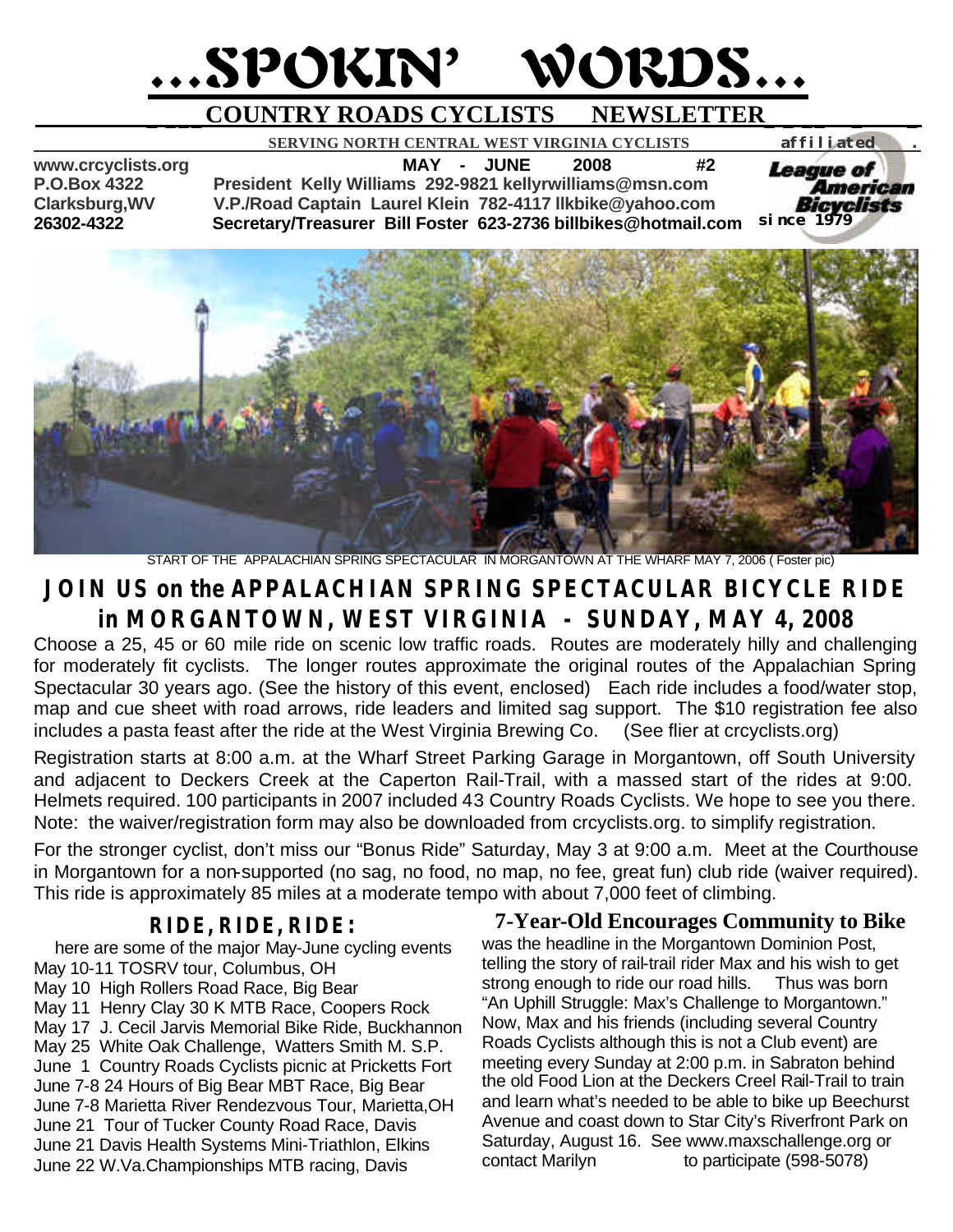### double the pizza, double the pleasure

Country Roads Cyclists gathered twice in March to consider the delights of pizza. Opening March, a dozen cyclists, including several Fairmont Flyers, met at Colassesano's in Fairmont for a pig-out warmup. (If biking gets muscles in shape for the season, isn't it reasonable to also train the stomach?) Pictured are  $(I-r)$  Carl  $\blacksquare$ , Laurel several Flyers including Gary and Donnie (lost names, ed.) Bill Fostelly Foster, Gerry Fostellian and Connie (photo by Bob  $T$ ) At the end of the month, a similar group enjoyed our annual spring pizza party at the home of Kelly and Gerry in Morgantown



# picnic at pricketts fort

Plan ahead for our summer picnic, Sunday, June 1 at the Pricketts Creek picnic area at Pricketts Fort, north of Fairmont, on MCTrail and the Mon River Rail-Trail, just off I-79 exit 139 and state route 73. Bring a dish to pass. (Pass it off to Kelly and Gerry in Morgantown and ride to the Fort.) See our ride schedule for riding options. Kelly would like to know if you're planning to ride with him so he doesn't leave anyone behind, and especially so Gerry won't leave any good food behind because you get to the start a few minutes late, so please RSVP if coming to the 12:30 Morgantown ride start. Bill will have a cooler at the picnic grounds for those meeting there with a dish and the 1:00 rides. Plates and utensils provided. Should we have a grille?

## welcome our new members

We currently have 88 paid members, (Where are the others?) including 30 from Harrison County, 26 from Monongalia, and the following new members: Ginger and Bryon from Shinnston, Claudia **From Morgantown**, Joyce from Pittsburgh, and Lynn from Maidsville



#### officers met

Club officers conduct most of our business except for actions taken at our annual fall business meeting. Members are invited to submit ideas and proposals to any officer for consideration at our next meeting. Club officers meet about monthly to review correspondence, membership and financial data, activities past and planned, and other items of interest or obligation.

At our March 17 Clarksburg meeting the secretary/ treasurer reported 70 paid members for 2008 and a balance of \$1,557.95. Spring events were discussed. A \$50 donation in support of the Friends of the Cheat Preston Rail-Trail Committee's Cheat Fest 5K run May 3<sup>rd</sup> was approved. Max's Challenge (August in Morgantown) was discussed. It was agreed to encourage member support, but not to adopt it as a Club event.

At our April 14 Clarksburg meeting the secretary/ treasurer reported 82 paid members and a balance of \$1,502.05. Spring events were further discussed and plans were developed for a picnic at Pricketts Fort on June 1.

Complete minutes are filed in our archives at: groups.yahoo.com/sports/group/ CRCyclists. Go to Yahoo groups and create an I.D. and password for access.

## cyclist's guide to west Virginia rail-trails

is due out this summer by Robin Boyd, a West Virginia cyclist/writer who visited all 27 rail-trails, and previously published "The Mountain Biker's Guide to West Virginia." It will include information on detailed directions to trailheads, highlights of the rail-trail and a listing of nearby amenities such as motels, restaurants and tourist sites.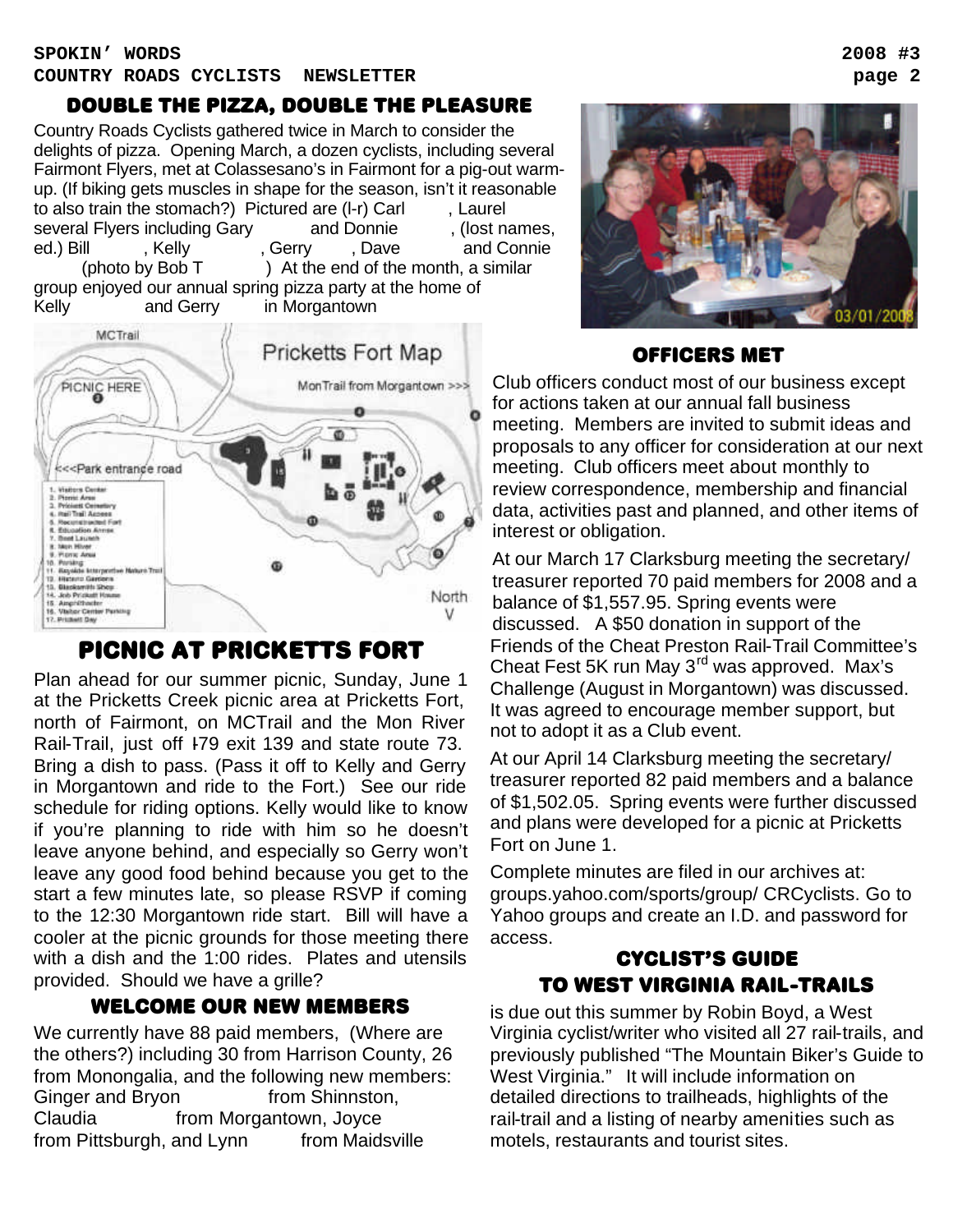#### timberline mt. bike center

Ski resorts are always looking for some way to utilize their resources in the summer, and being in a mountain biking neighborhood – Canaan Valley – Timberline has a website www.timberlineresort.com and brochures promoting their Mountain Bike Center (800-766-9464). They offer free trail passes (required) from their sports shop, \$23 all day chair lift passes (one ride \$9 with bike) and bike rentals (adults \$25/day, \$15 half-day), with many miles of mapped and marked trails. (helmets required) The season starts May 23, hours 8 am to 5 pm daily. The scenic chair lift will operate on weekends and holidays, 10 am to 5 pm, weather permitting.

### deckers creek rail trail

has been resurfaced from mile 8 to mile 13, according to MRTC's newsletter, "Tale of the Trail." Their spring 2008 issue also noted "On the Mon River Trail from Star City to Van Vorhis, Don and Jeanette

, a dynamic duo, gathered 7 bags of trash and 16 tires" We add our thanks to them and all the others for cleanup efforts on the rail-trails. Also note their "Deckers Creek Trail Half-Marathon will be held on Saturday, June 7 to celebrate our local rail-trails and National Trails Day," with proceeds used to help manage and maintain the MonTrails system. For membership and event information go to

www.montrails.org.

#### Henry clay 30K MTB RACE

This event returns to Coopers Rock State Forest near Morgantown on Sunday, May 11 at 1:00 p.m. (thanks for changing the date this year, guys) as WVMBA Series Event #4. Go to www.wvmba.com for details and registration, or just go watch it.

#### white oak challenge MTB RACE

Another local challenge for mountain bikers is the White Oak Challenge, Sunday, May 25 at Watters Smith Memorial State Park near Lost Creek. For details go to www.wvmba.com and click on Event #6. CRC member Mike is presenting this event this year and he could use more help If you're not racing, contact him at 842-8408.

#### Ye editor's semi-regular lament

Too often I seem to get caught up in other things, and writer's block or something like it makes your newsletter rather late. Sorry. The ride schedule has been up as usual for several days on our web site: www.crcyclists.org

#### road racing returns

see www.iPlayOutside.com The 1st Annual West Virginia Road Series 2008 Event Dates:

**May 10 - Cooper's Road Race, Cooper's Rock** (?) **May 31 - June 1 - Mountaineer Stage Race, Philippi June 21 - Tour of Tucker County Road Race, Davis July 4 - Barbour de Tour, Philippi July 5 - St. Albans Grand Prix, St. Albans Sept. 21 - WV State Championship \*, Kasson**

 \* Point Series Championship Series Classes // USCF Class:

Men Cat 1-3, Men Cat 4-5, Men Masters 40+ Women Cat 1-4, Junior (18 & under), Cat 5 (200#+)

 Rules: To qualify for series championship you must compete in 5 of the 8 events. Each stage of the Mountaineer Stage Race counts as one event. Points to be given by finishing order at each event. 20 points for 1st, 19 for 2nd, 18 for 3rd and so on. Racers finishing outside of the top 20 will be given 1 point for finishing. No points for DNS or DNF.

#### **May 10 - Cooper's Road Race, Cooper's Rock** (?) Event Name: **High Rollers Road Race**

(iPO Event Id#: 10765) USAC Permit 2008-1037 Date: Saturday, May 10, 2008 Start Time: 11:00am Location: Big Bear Lake, Bruceton Mills/Hazelton A brand new road race course, starting at nationally known 24Hr of Big Bear, tours a corner of W.Va. with a quick tease of beautiful red Maryland asphalt. No huge climbs, just some higher than average rollers. The route is 76 miles for cat 123's, 38 miles for all other racers. With the mountains and views of Preston County it a race route you'll not soon forget. Contact: J.R. Petsko Phone: 304-612-0301

 Email: jrpetsko@hotmail.com Registration: Race day registration will be \$25 and opens at 9:00 AM, and closes at 10:30 AM. USAC license required for M 1/2/3, one day licenses are available at race site for \$10 for all except M1/2/3.

| Category                                              | Distance Start |       | Prize Field Limit |     |
|-------------------------------------------------------|----------------|-------|-------------------|-----|
| M 1/2/3                                               | 74 Miles       | 11:00 | \$250/5           | 100 |
| M 4/5                                                 | 37 Miles       | 11:10 | Prize(\$300)/7    | 75  |
| M 40+                                                 | 37 Miles 11:15 |       | \$100/3           | 75  |
| Women                                                 | 37 Miles 11:15 |       | \$200/5           | 75  |
| Junior 12-18 37 Miles 11:20 Prize(\$75)/3             |                |       |                   | 50  |
| Cat 4/5 (200+) 37 Miles 11:20 Prize(\$75)/3           |                |       |                   | 50  |
| Just For Fun 37 Miles 11:20 Prize(\$75)/3             |                |       |                   | 50  |
| Juniors Cat 3 or higher may race in M123, but must    |                |       |                   |     |
| still roll out. Sag support will be provided. Results |                |       |                   |     |
| will be sent to USACycling.org.                       |                |       |                   |     |